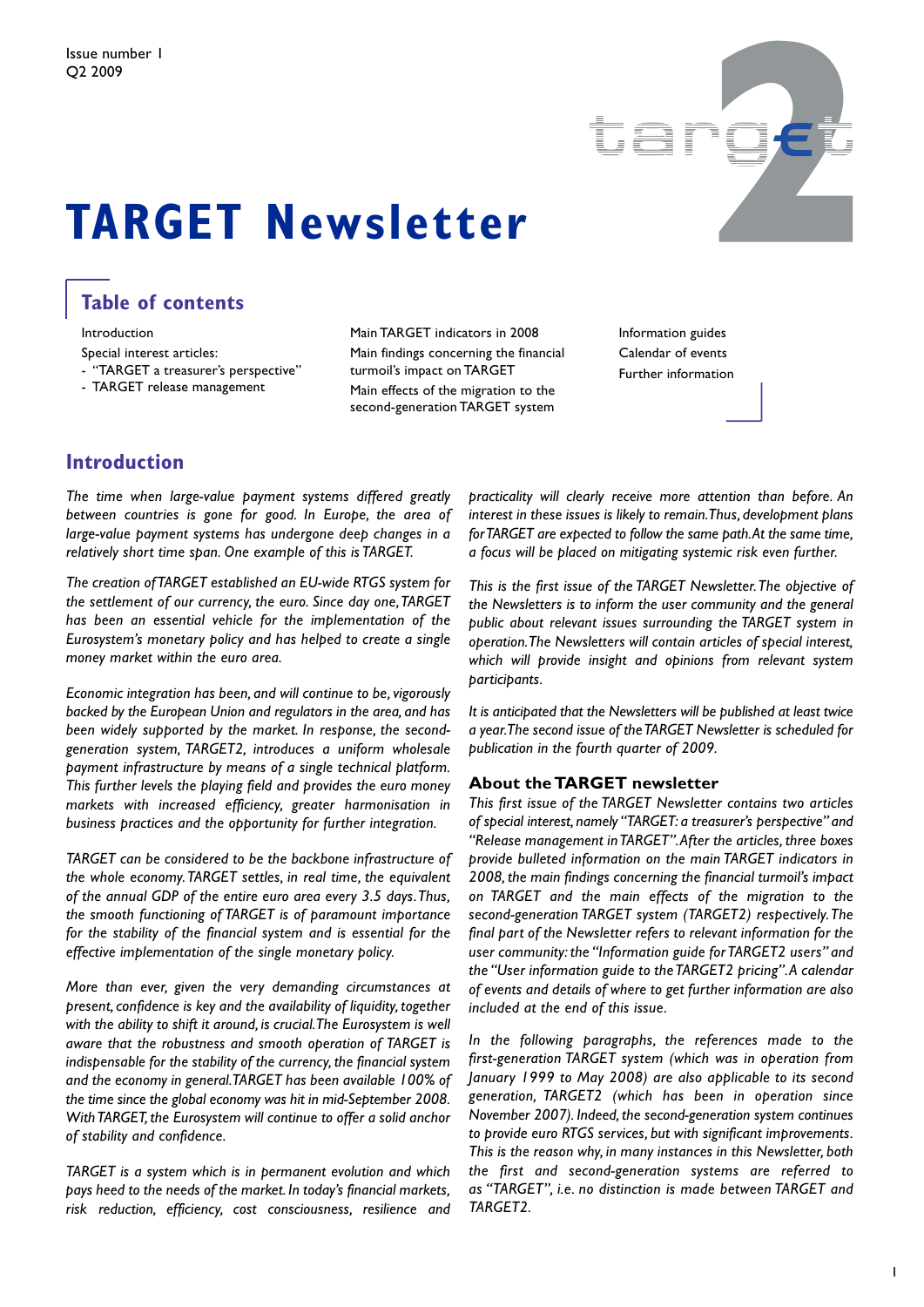### **Special interest articles**

### **TARGET: a treasurer's perspective1**

#### **By Mr Ludy Limburg, Vice President Market Infrastructures, ABN AMRO/RBS**

Recently I had to move to a new office in the same building.This was not a huge exercise but it was enough to have to empty my drawers and cupboards.A huge pile of old files and papers onTopview,RTGSplus, etc.to look at and… throw away.At the bottom of my drawer and in the far corners of the cupboards, there they were again, my old friends from the past: Deutsche Mark, Belgian and French francs, lire, pesetas, etc. I remembered them from an earlier move in 2002, when I also found them at the bottom of my drawer but could not throw them away (obviously the guilders were exchanged for euro, being Dutch).At that time, in 2002, I could still remember the value of these coins and the business attached to them, so I gave them a prominent place at the top of my drawer. Over time, they seem to have turned into silent witnesses of progress, buried under piles of paper on TARGET2, being pushed to the bottom again by thousands of pages of UDFS, becoming relics of the past. And yet again I picked up these coins and still could not throw them away. But this time it was not the value or the business I remembered; I saw them simply as symbols of the past, helping us to realise what we had achieved.

The euro is a unique currency from a global treasurer's perspective. No currency in the world is operated in more countries or with so many cross-border differences. Therefore, comparison of the euro with the pound sterling or the US dollar from a payment system perspective would not do justice to the achievements of TARGET2, but does tell us something about how treasurers are used to looking at the way they manage a currency, i.e. in one central place for the group as a whole. This is largely a front-office approach, but achieving central treasury management is mainly an operational and organisational issue. Theoretically, the central approach was already possible from the moment the euro was introduced, but practically, there were many hurdles to overcome before a centralised treasury for the euro could be achieved. Driven by these internal and external hurdles, banks have made different choices with regard to their migration process towards a central treasury for the euro. From this angle, we can look at TARGET2 as a tool for the operational set-up supporting the central treasury function. As such, we can analyse which hurdles have been addressed in moving from TARGET to TARGET2 (T2) and also look ahead to the next steps.



#### **From TARGET** to TARGET2

A number of significant changes have been brought about by moving from TARGET to TARGET2, but we have to realise that no two banks are the same and therefore,not all changes will be considered beneficial for all banks. Those changes which involve the euro area cross-border management of euro liquidity will typically be of benefit for banks with businesses in more countries. Being part of a bank with businesses in most euro area countries, I'll more or less focus on the following cross-border aspects:

- the virtual liquidity pool
- information pooling, ICM and the
- application-to-application mode
- ancillary system settlement in T2
- the single platform and its effect on the level playing field

#### **The virtual liquidity pool**

In the first-generationTARGET system, all accounts were still operated on a separate basis. If, for instance, liquidity was needed in Germany but only available in France, money needed to be moved between the two accounts.Obviously,the introduction of the euro already gave us opportunities to centralise as many euro cash flows as possible via one central bank connection, but a certain part still remained local (for organisational or operational reasons, for example). In order to manage euro liquidity in one place from a treasury perspective, funds were distributed all over Europe in the morning in order to provide local liquidity capacity for daily business in the specific country. During the day, the levels of liquidity were monitored and, if needed, funds were transferred, and then, at the end of the day the individual accounts were managed at an appropriate level in the light of reserve management requirements.

This has all become much easier with T2. During the day, the available liquidity is checked against the total contents of the virtual liquidity pool; this takes away the need to distribute euro liquidity to all countries. The major benefit of this change is within operations and risk.The operational burden of making numerous manual transfers each day (including the internal accounting) is nowadays limited to only the distribution at the end of the day (for reserve requirement management), and the risk of a liquidity shortage on a local level during the day is reduced to almost zero.There is a theoretical liquidity efficiency

<sup>1</sup> The views expressed in this article are personal and do not necessarily reflect those of the European Central Bank.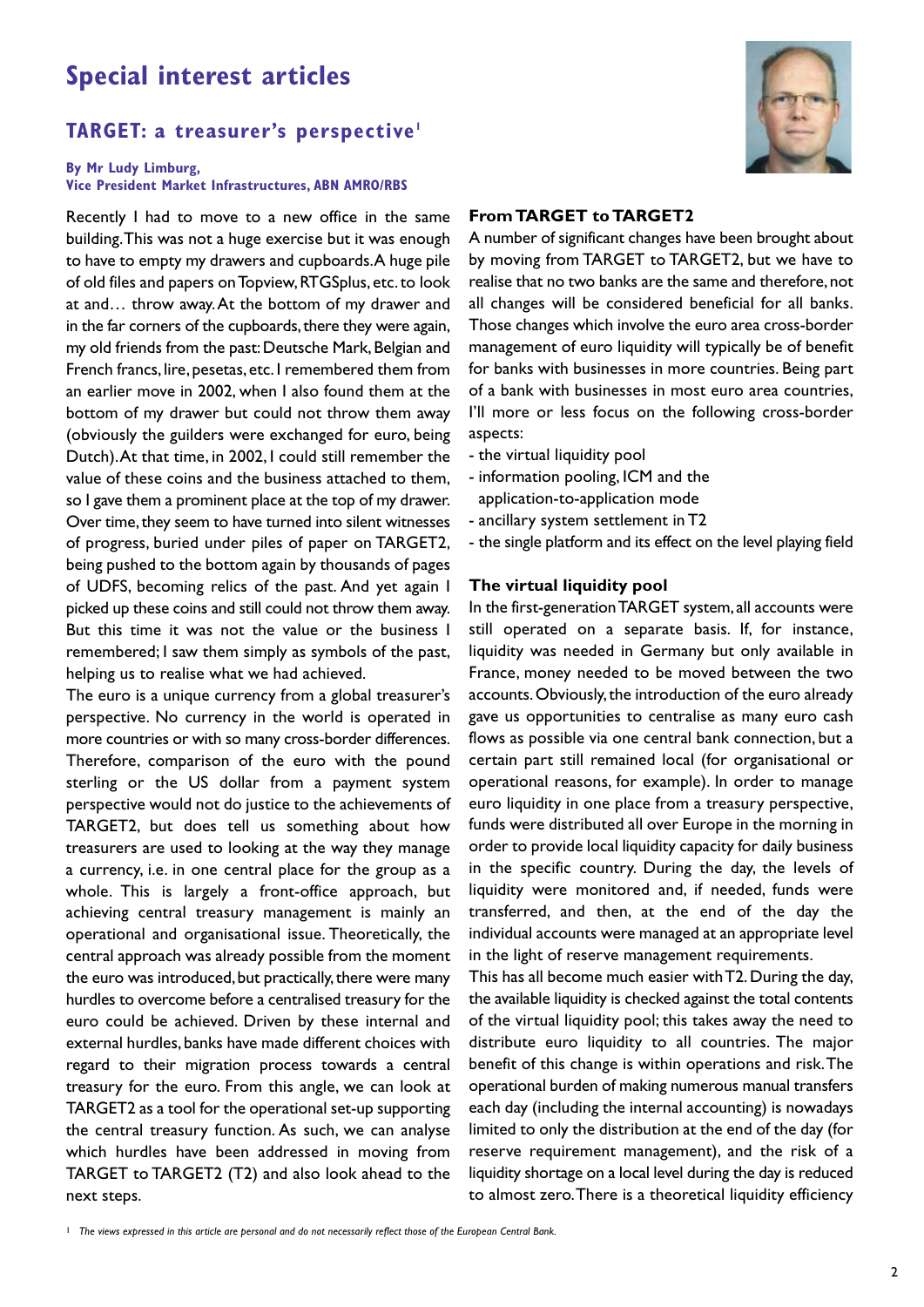gain in using the virtual liquidity pool, but the actual savings are hard to measure and/or calculate.The savings on operational activities are far more evident.

Before using the virtual liquidity pool, banks must make sure they control the use of liquidity in a centralised way. As the pool allows any account to use the overall available liquidity, internal controls must be in place in order to avoid unexpected and large amounts of liquidity to be used on a local level without the involvement of the central treasurer.With this in mind, T2 also allows certain accounts to be managed outside the virtual pool in order to control the maximum use of liquidity where the full control of liquidity usage is not guaranteed (for example in the case of security settlement bank services for third parties).

#### **Information pooling,**

#### **ICM and the application-to-application mode**

Managing liquidity from a single place in Europe was an operational nightmare with the first-generationTARGET system. In order to gain an overview of all central bank accounts, it was necessary to have connections to the local central bank systems. In most cases, a stand-alone PC needed to be installed in order to be able to deal with local connection standards, which usually did not fit the bank's network. A number of computers and screens, different user IDs and password protocols, differing functionalities, different contingency procedures, and systems in local languages were some of the problems. In some cases, we were even unable to access the local RTGS from a central country.

T2 offers us the possibility of pooling all the information in a single application.A clear overview can be obtained via a single user interface for the whole euro area. In the application-to-application mode, we are even able to integrate information into our own tools and take full advantage of the availability of this pool of information.This enables multi-country banks to fully centralise their liquidity management from an operational perspective.

#### **Ancillary system settlement inTARGET**

With the introduction of the first-generation TARGET system, banks had the possibility of centralising as many cash flows as possible.Banks could opt to centralise their flows via one hub and as such, to a large extent, create a central pool of euro liquidity.There are many reasons why banks did not choose to migrate their cash flows (e.g. system changes,or organisational or commercial reasons), but for the ancillary system settlement it was simply not possible to settle against an account outside the country.

In principle, T2 makes it possible to settle ancillary systems against the chosen account.This enables a bank

to further centralise the flows into a single pool. I say "in principle" because the use of proprietary home accounts for ancillary system settlement still prevents full migration on this point, and also because for some ancillary systems, the use of "foreign" T2 Payments Module accounts is still restricted.

#### **Single platform – level playing field aspects**

The introduction of a single platform resulted in a more "level playing field" in Europe. One example of an improvement is the equal availability of tools to manage liquidity within the platform. The use of bilateral or multilateral limits and reservations at different levels may have been available in the past to some local RTGS systems, but they could not be used by all countries or against all participants.

Important from a treasury perspective is the availability of the platform. Whereas in the old days a single country could be closed and even extended opening could be limited to one country, now the availability of the system is the same for us all. In addition, there is a uniform approach with regard to contingency arrangements (tools and procedures).This helps to limit market stress and prevents difficult compensation situations.

Although less important from a specific treasury perspective, the uniform pricing must also be mentioned as an achievement resulting from the introduction ofT2 in relation to the creation of a level playing field.

#### **What's next?**

As mentioned earlier, it would not be fair to compare the euro with other currencies like the pound sterling or US dollar owing to the unique cross-border aspects in the euro area. However, if we look at the RTGS systems around the world, we can truly say that the Eurosystem has managed to build a single platform which can easily measure up to or outperform the other known RTGS systems.

Is that it? Job finished? Of course not!T2 is just one tool for optimally addressing the cross-border difficulties we experience. However, some aspects that have an impact on the central treasury function are not arranged within T2, but in other tools. As such, CCBM2 and T2S are equally important developments to further break down the walls between euro area countries and strengthen the link between liquidity, collateral and settlement. But it's not only about tools. Far more difficult are the changes needed regarding issues with a political and legal dimension, such as those below.

- Monetary policy:Although monetary policy is managed on a central level, its actual execution takes place within each individual country, together with all the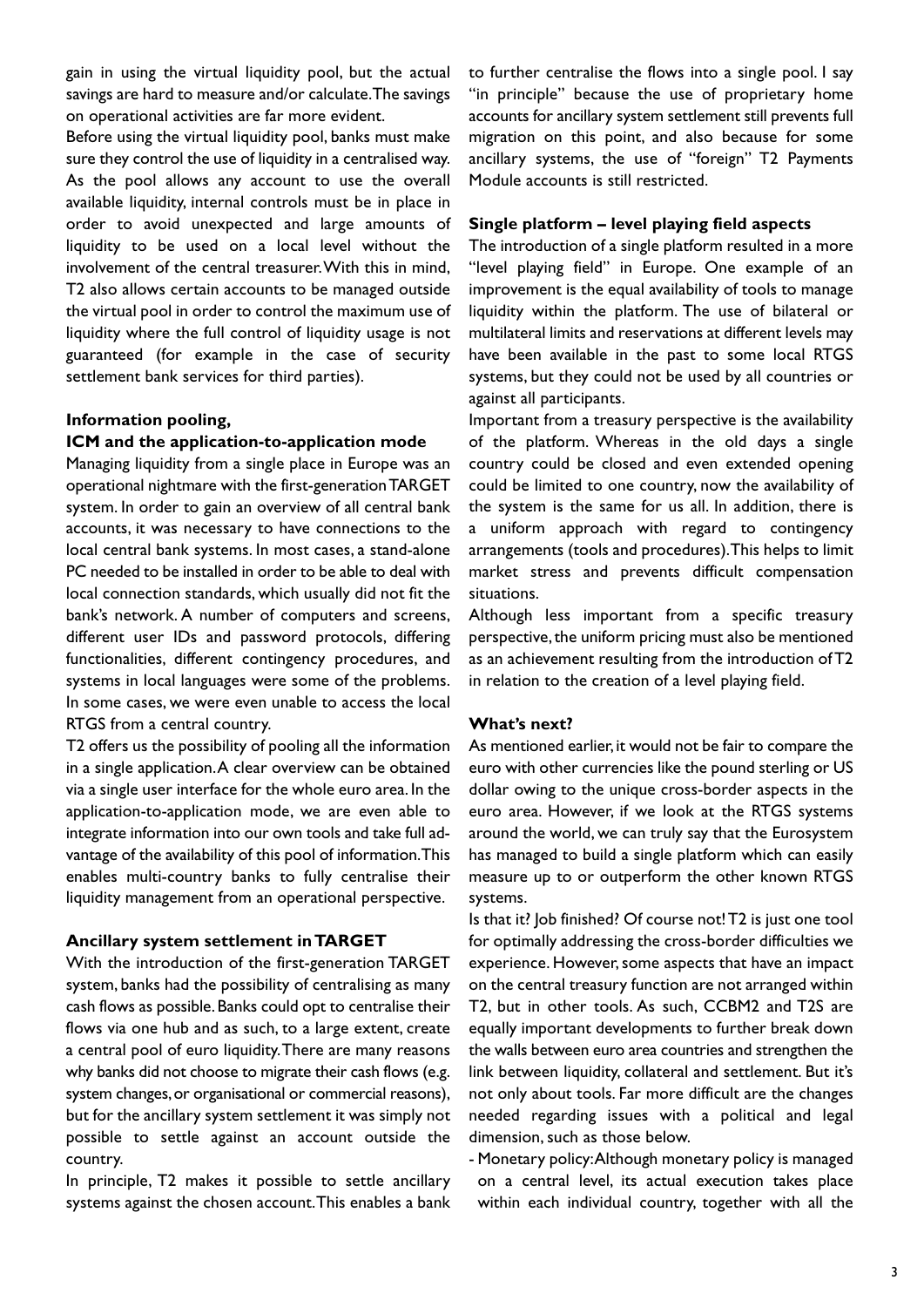related local operations. In order to truly become a European domestic currency,multi-country banks should be able to maintain a single reserve requirement in T2.

- Legal and tax issues:There are still good reasons (tax and legal issues, as well as product and service levels) why our clients want to hold accounts in all countries where they do business. While this gives rise to commercial opportunities, it also causes liquidity to be spread over several systems and on a domestic level.
- Oversight:We have come a long way within the euro area with regard to the harmonisation of oversight, but we must now ensure cross-currency harmonisation. This represents a real challenge given the worldwide pressure on oversight in light of the current market conditions, where "local" control seems to prevail and less time is available for a coordinated approach.

On reflection,my old coins will probably be buried in my drawer again, most likely under papers on CCBM2,T2S and new releases ofT2.However, I'm confident that they will also witness further harmonisation and the building of a domestic euro area with regard to the other aspects mentioned.This will take cooperation and coordination, but first and foremost, time. When I find the coins again, I'm sure I still won't throw them away, because the more we achieve in Europe the more valuable our history becomes.

### **TARGET release management**

#### **By the Eurosystem**

#### **Introduction**

The Eurosystem endeavours to keep the secondgeneration TARGET system in line with the various business changes in the field of large-value payments.This continuous interest in the system's evolution is seen as a necessity to further increase its level of service and the satisfaction of its participants. For this reason, it is of great importance that all stakeholders be involved in the release management process in a proper and timely manner.

In general, TARGET releases take place annually and coincide with the annual standard SWIFT releases in November. In exceptional circumstances, however, it is possible for an intermediary release to be scheduled (i.e. two releases in the same year) or no release to be issued in a given year.

The annualTARGET release is a long process,which takes place over a 21-month period in order to give all parties enough time for discussion, prioritisation, implementation and testing. Furthermore, information is made available to participants early enough to allow for proper planning and budgeting of all changes.

#### **Main applicable deadlines**

All dates provided in this section are indicative and are confirmed by the Eurosystem for each annual release in the course of February of year Y-1.While an effort will be made to keep to these dates as much as possible, limited deviations may be allowed, if and when needed, and after consultation with the user community.

|--|--|--|

| mid February                | Confirmation of final<br>dates          |
|-----------------------------|-----------------------------------------|
| early March - mid April     | First user consultation                 |
| mid September - mid October | Second user consultation                |
| mid November                | Communication on the<br>release content |

YearY

| ו וגשו       |                                             |
|--------------|---------------------------------------------|
| early March  | Delivery of the UDFS                        |
| mid April    | Delivery of the test<br>plans and scenarios |
| end August   | Start of user testing                       |
| mid November | Go-live                                     |
|              |                                             |

#### **User involvement**

Two consultations with the user community are organised as part of the discussions regarding the content of the annualTARGET release.In order to involve allTARGET users in the definition of the release content, the national central banks of countries connected to TARGET will contact their respective national user groups (NUGs) and, in parallel, the ECB will approach the TARGET Working Group (TWG) of the European Banking Federation.

- The first consultation aims to collect proposals for functional changes from all TARGET users. These changes are expected to be sufficiently detailed and to be beneficial for a large number of users.To facilitate this consultation, a list of functional changes proposed in the framework of earlier releases is provided as a background document, together with a number of changes suggested by central banks on an indicative basis. Proposals should describe the business case and the expected functional changes in a precise manner. A template is provided by the Eurosystem for the submission process.

At the end of the first consultation, all proposals made by the NUGs and theTWG are carefully considered by the Eurosystem in order to identify a subset of changes on which a further cost/benefit assessment will be carried out.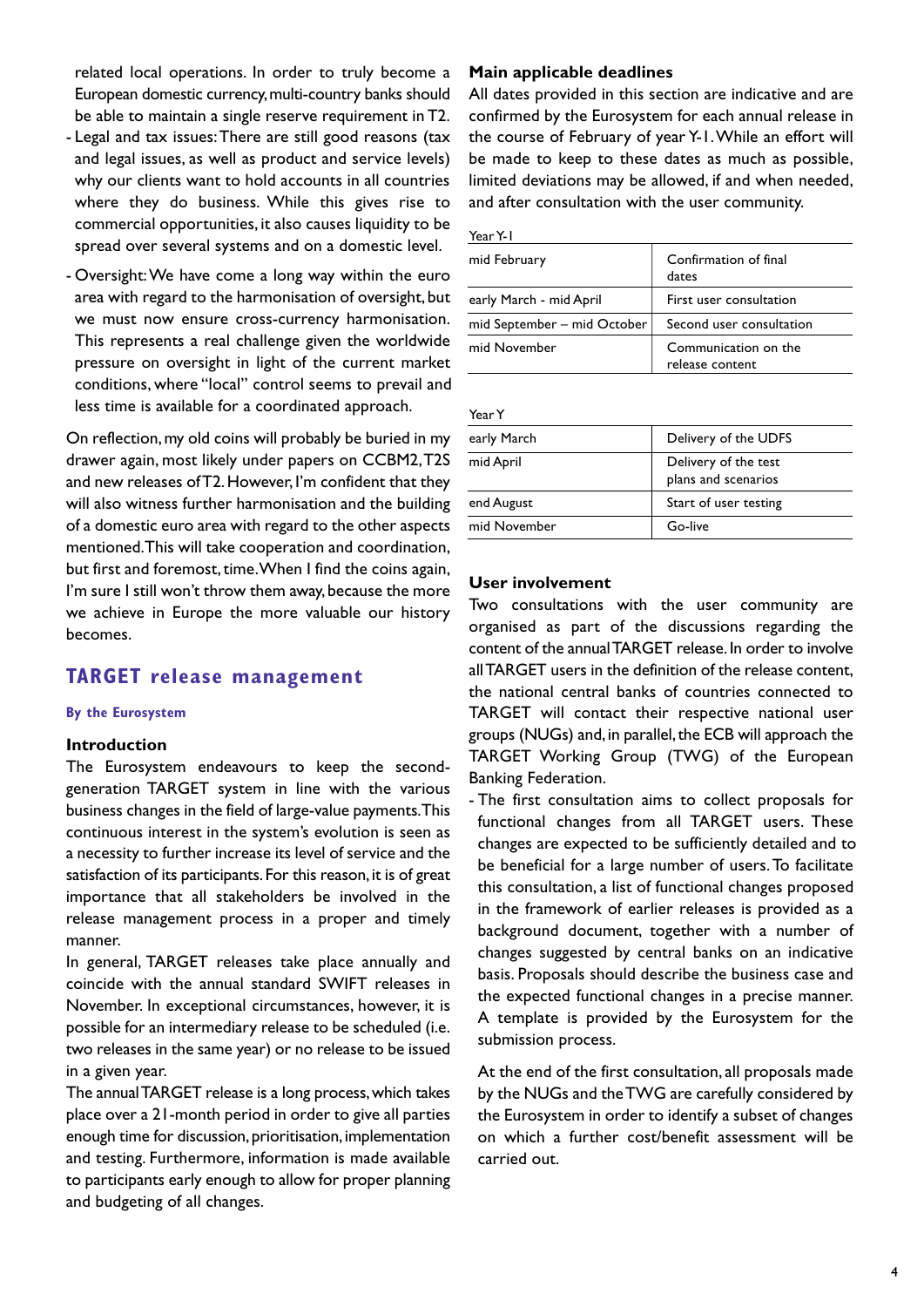- The second consultation aims to collect users' feedback on changes short-listed by the central banks as a result of the first user consultation. No new proposals for changes are possible during this phase. When applicable, pricing elements for the envisaged features are also provided.

At the end of the second consultation, the Eurosystem considers all feedback received from users and forms a final view on the content of the annual TARGET release, which is communicated shortly thereafter $^2$ .

#### **Prioritisation and decision-making**

When prioritising the various proposals received from users or when making a final decision on the release content, central banks give due consideration to the following criteria.

- For each individual change, a thorough cost/benefit analysis is carried out.This mainly looks at the feedback received from the user community during the consultation rounds, the benefits for the industry as a whole in terms of service brought about by the change, the expected usage of the feature, the investment and operational cost at stake, the sustainability of the new service from a cost recovery perspective, the complexity of the developments, and the possible risk of introducing regression bugs. Lastly, whenever it is relevant, central banks also consider the compliance of the change with the Eurosystem's policy or strategic stances on TARGET.
- For the release as a whole, the central banks aim to ensure that the release content is well balanced in terms of the benefits for the different types of user and that it complies with the workload and budget limits fixed for the annual release.

As a matter of transparency, after each consultation step, users will be provided with the necessary information as to why a change was selected or discarded.

### **Main TARGET indicators in 2008**

- In 2008 TARGET had 747 direct participants, 3,806 indirect participants and 11,031 correspondents.
- TARGET settled the cash positions of 69 ancillary systems.
- TARGET processed a daily average of 369,966 payments, representing a daily average value of EUR 2,667 billion.
- The average value of a TARGET transaction was EUR 7.2 million.
- 65% of TARGET payments had a value of less than EUR 50,000.
- The peak day was 22 December 2008, with 576,324 payments.
- TARGET's share of total large-value payment system traffic in euro was 90% in value terms and 59% in volume terms.
- The availability of the system was 99.98%.
- TARGET payments were processed in an average of 40 seconds.
- The top five participants settled 16% of overall TARGET values.

# **Main findings concerning the financial turmoil's impact on TARGET**

- As a key market infrastructure, the reliability of TARGET is critical to the smooth functioning of the European financial system in times of crisis.
- TARGET was available 100% of the time during the fourth quarter of 2008 and was able to open and close on schedule each day.
- The transaction values processed in the fourth quarter of 2008 set a record, representing an increase of 13% by comparison with the three previous quarters.
- Without being affected dramatically, the growth rate of TARGET volumes slowed towards year-end.
- The effect on participants' behaviour has been relatively limited, although increased recourse to overnight facilities and a sharp decrease in money market transactions at the end of the day has been observed.
- Closer coordination and enhanced communication among stakeholders has contributed to the timely sharing of information and allowed affected parties to react appropriately.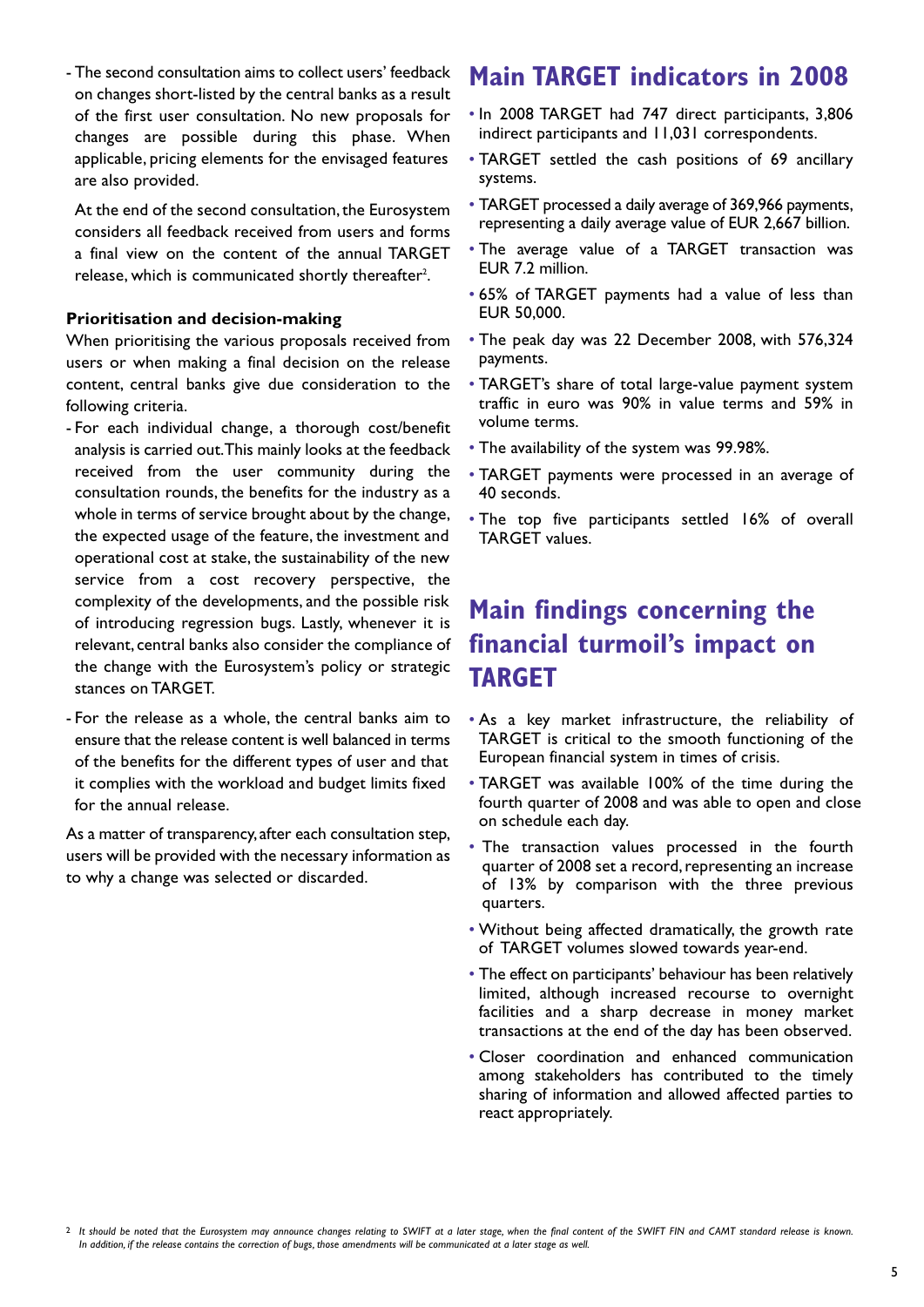# **Main effects of the migration to the second-generation TARGET system**

- The migration to the second-generation TARGET system (TARGET2) has not caused any discernible discontinuity or disruption in general traffic trends. In particular, the objective of 93.1 million transactions for the first year is still realistic.
- Neither the flow of payments nor participants' behaviour has been significantly affected by the migration.
- The consolidation of the payment activities of multi-country banks has shifted around half a million commercial transactions from "intra-Member State traffic" to "inter-Member State traffic", thereby further blurring the distinction between these two segments.
- The value of intra-Member State traffic has been artificially inflated by "technical" transactions (i.e. liquidity shifts between different accounts held by the same participant), which will have to be eliminated in forthcoming statistics on TARGET.
- In connection with the consolidation efforts, the number of direct participants has decreased by around one-third compared with the first-generation system, while the number of addressable institutions increased.

## **Information guides**

#### **Information guide forTARGET2 users**

The "Information guide for TARGET2 users" aims to provide banks and ancillary systems usingTARGET with a standard set of information in order to give their operators a better understanding of the overall functioning of the system and enable them to make use of it as efficiently as possible. It answers the most frequently asked questions relating toTARGET and tries, in particular,to give users a clear understanding of those features that are common and those that are specific to each country. In addition to information on the operational procedures in normal circumstances, the information guide also provides information for abnormal and contingency situations.

Additional documentation on country-specific features can be found on the websites of the respective national central banks.The information guide is intended purely to provide information on the second-generation TARGET system and should not be seen as a legal or contractual document.

A link to the information guide for TARGET2 users on the ECB's website:

*http://www.ecb.europa.eu/pub/pdf/other/target2progressreport5-a1 informationguidetarget2usersen.pdf*

#### **Information guide forTARGET2 pricing**

The "User information guide to the TARGET2 pricing" provides TARGET users with a comprehensive overview of the pricing schemes for the secondgeneration TARGET system (core services, liquidity pooling and ancillary system services) and detailed information on the billing principles for the various types of transaction, as well as the entities to be invoiced. This information guide serves as reference documentation on pricing and billing issues, but does not confer any legal rights on operations or entities.

A link to the information guide forTARGET2 pricing on the ECB's website:

*http://www.ecb.int/pub/pdf/other/target2progressreport5-a2-target2 pricingen.pdf*